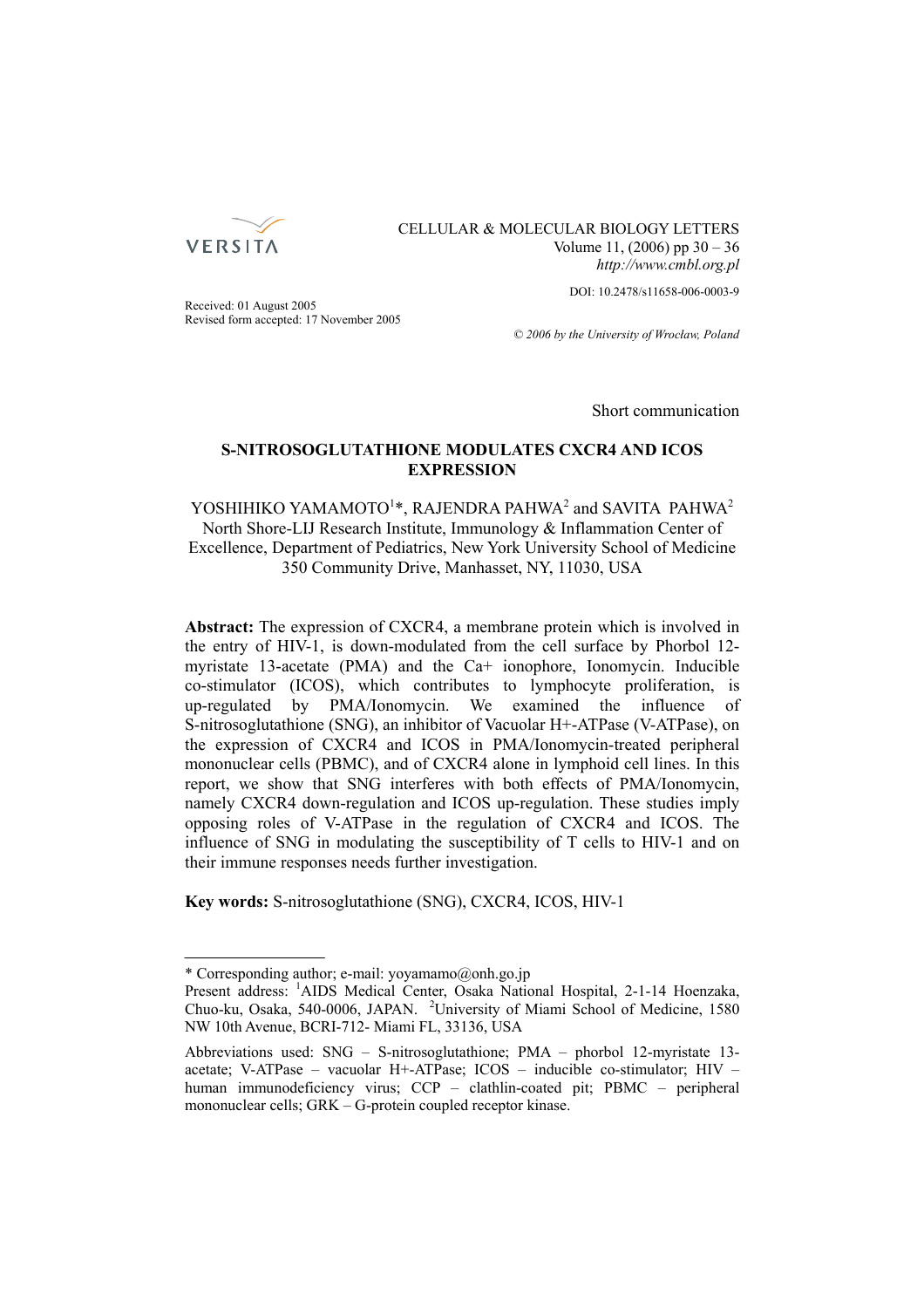#### CELLULAR & MOLECULAR BIOLOGY LETTERS 31

### **INTRODUCTION**

Vacuolar H+-ATPase (V-ATPase), one of the membrane-associating proteins, is involved in the formation and maintenance of clathrin-coated pit (CCP) vesicles via the lowering of pH, contributing to the down-regulation of cell surface proteins and to intracellular protein transportation [1, 2]. In a previous study [3], S-nitrosoglutathione (SNG), which is a nitrogen superoxide donor reagent, was shown to inhibit the catalytic function of V-ATPase.

CXCR4 on the target cell's membrane are indispensable for the entry of T-cell tropic Human Immunodeficiency Virus 1 (HIV-1). CXCR4, whose natural ligand is SDF-1, functions as a co-receptor for T-cell tropic HIV-1 on the CD4+ T lymphocyte [4]. On CD4+ T lymphocytes, CXCR4 is down-modulated *in vitro* from the cell surface by stimulation with Phorbol 12-myristate 13-acetate (PMA) and the  $Ca^+$  ionophore, Ionomycin [5]. To investigate the effect of V-ATPase on cell surface CXCR4 expression, we assessed CXCR4 expression in the presence of SNG in peripheral mononuclear cells (PBMC) and lymphoid cell lines under PMA/Ionomycin treatment. PMA/Ionomycin treatment up-regulates the cell surface expression of inducible co-stimulator (ICOS), which is a member of the CD28 family and is induced on activated T-lymphocytes; the stimulation of ICOS results in a strong enhancement of cell proliferation [6]. Though CD28 expression is down-regulated by the HIV-1 Nef protein-mediated CCP pathway in HIV-infected lymphocytes [7], the regulation of ICOS expression on HIVinfected cells is less understood. In this report, we show that SNG interferes with PMA/Ionomycin-induced CXCR4 down-regulation as well as with PMA/ Ionomycin-induced up-regulation of ICOS.

### **MATERIALS AND METHODS**

#### **Cells**

Lymphoid cell line, CEM.NKR-CCR5, and Jurkat Clone E6-1 were obtained from the NIH AIDS Research & Reference Reagent Program (Germantown, MD, USA). PBMC from healthy donors were isolated by centrifugation with Ficoll-Hy-paque (Pharmacia) and washed three times with Hank's balanced salt solution (HBSS). Cells were maintained in complete growth media of RPMI1640 with 10% FCS, 300 mg/ml L-glutamine, 100 mg/ml streptomycin and 100 units/ml penicillin.

# **Cell stimulation, cell staining and flow cytometric analysis**

In a 24-well polyethylene cell culture plate,  $0.5x10^5$  to  $1x10^6$  cells were cultured in 1 ml of complete growth media with 30 ng/ml PMA plus 300 ng/ml Ionomycin and  $0.3$ , 1, and 3 mM SNG in  $5\%$  CO<sub>2</sub> and  $37^{\circ}$ C. Cells were harvested after 48 hrs culture, washed three times with HBSS and incubated with Mouse IgG isotype control antibody (BD Pharmingen), FITC conjugated hamster IgG isotype control antibody (e-Bioscience) or anti-ICOS-FITC (e-Bioscience), anti-CXCR4-PE (Clone 12G5) antibodies (BD Pharmingen) for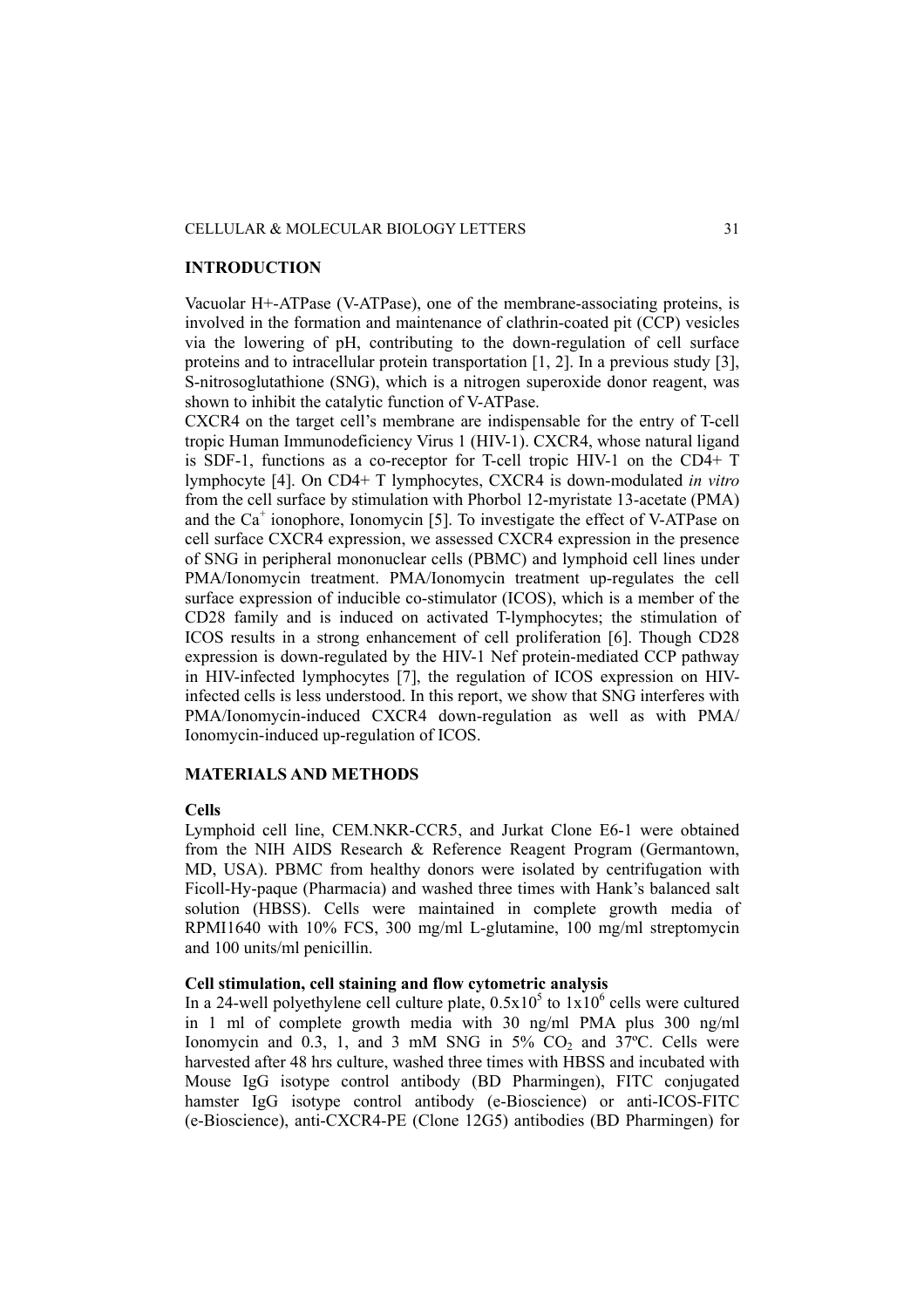15 min at room temperature for cell staining. The cells were washed with HBSS and suspended in Cytofix solution (BD Bioscience Pharmingen) and analyzed by FACS Calibur with Cell Quest software (Becton Dickinson).

#### **RESULTS AND DISCUSSION**

CXCR4 is authentically expressed on the untreated CEM.NKR-CCR5 cell line (Fig. 1A) and is maximally internalized with PMA/Ionomycin treatment, as shown in Fig. 1A, column 3. In the presence of SNG, CXCR4 down-modulation by PMA/Ionomycin is inhibited. A reduction in the level of CXCR4 expression by PMA/Ionomycin was not found with 3 mM SNG (Fig. 1A, columns 4-6). SNG on CXCR4 by PMA/Ionomycin was also assessed to have an inhibitory effect in Jurkat Clone E6-1 cells. The baseline expression of CXCR4 was also authentically high on Jurkat Clone E6-1 (Fig. 1B). PMA/Ionomycin remarkably reduces CXCR4 expression from the Jurkat Clone E6-1 cell surface (Fig. 1B, column 3). However, even with 1 mM SNG, CXCR4 down-modulation was clearly inhibited. Inhibition of CXCR4 down-modulation was also confirmed with 0.3, 1 and 3 mM SNG (Fig. 1B, column 3 to 6).



CXCR4

Fig. 1. Modulation of CXCR4 expression. CEM.NKR-CCR5 (A), Jurkat Clone E6-1 (B) and PBMC (C) were incubated with PMA/Ionomycin with 0.3, 1 or 3 mM S-nitrosoglutathione. Cells were harvested after 48 hrs incubation and stained with PEconjugated CXCR4 antibody. Through the comparison of the Normal distribution curve fitted by Mean Fluorescence Intensity, the significance of SNG treatment was confirmed (data not shown). Experiments were performed more then two to three times independently and representative data are shown.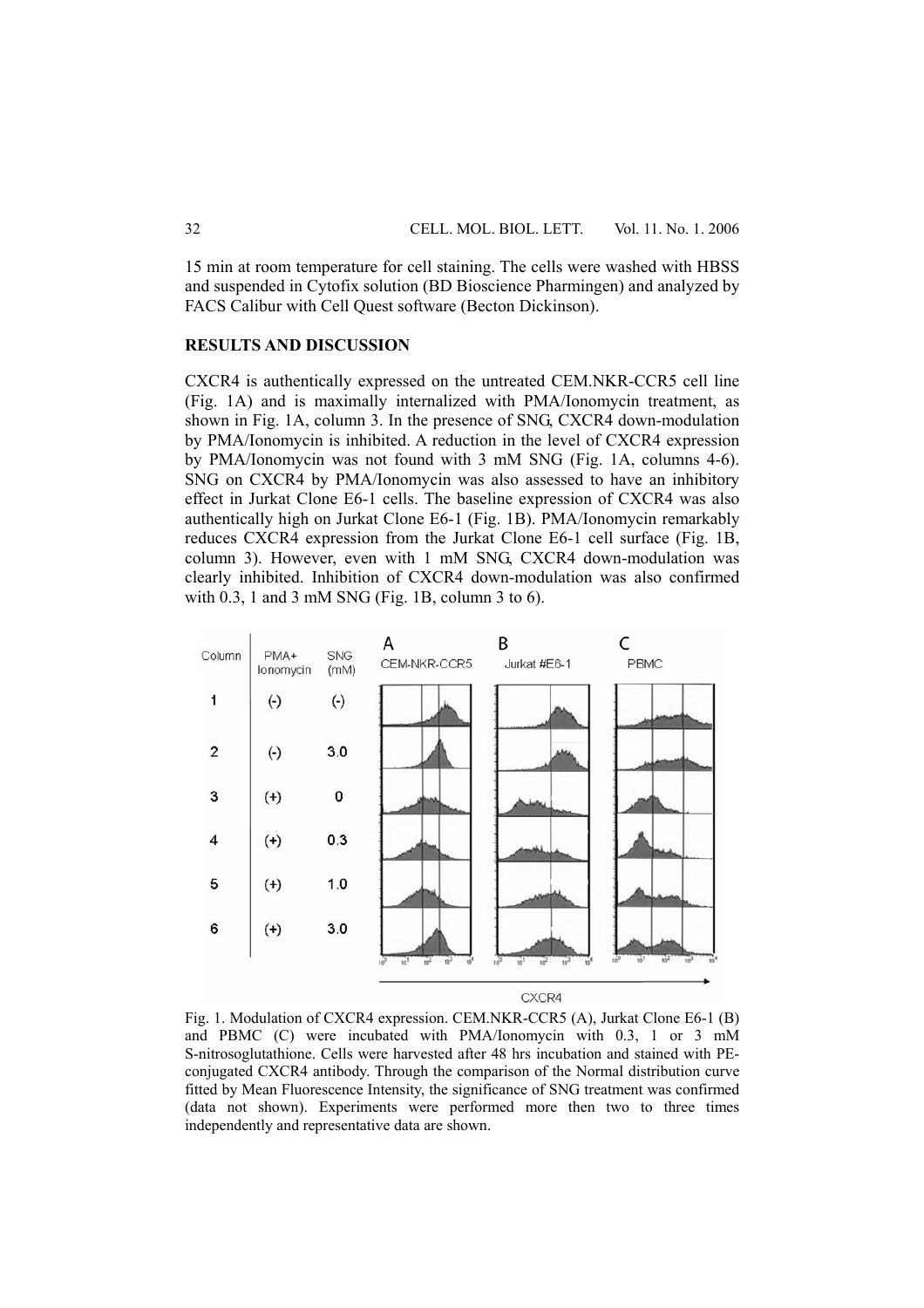We examined whether this down-regulation of CXCR4 by PMA/Ionomycin can be inhibited by SNG in PBMC. CXCR4 down-modulation by PMA/Ionomycin was inhibited with 1 mM and 3 mM SNG (Fig. 1C). CXCR4 inhibition was more potent with 3 mM SNG than with 1 mM SNG.

Furthermore, we tested the inhibitory effect of SNG on CXCR4 expression in PBMCs treated with PMA/Ionomycin, PMA, and Ionomycin respectively. Comparing PBMC without SNG (Fig. 2A) and PBMC with SNG (Fig. 2B), CXCR4 down-modulation was interfered with by SNG in the treatment with PMA/Ionomycin and PMA alone (Fig. 2B, columns 2 and 3). PBMC treated with Ionomycin alone did not show strong CXCR4 down-modulation, so the interference with CXCR4 down-modulation by SNG was not clearly observed in the treatment with Ionomycin alone (Fig. 2B, column 4).



Fig. 2. Inhibitory effect of S-nitrosoglutathione on CXCR4 expression in PMA- and Ionomycin-treated PBMC. PBMCs were incubated for 48 hrs with PMA/Ionomycin, PMA or Ionomycin without (A) or with (B) 3 mM S-nitrosoglutathione. The cells were harvested and stained with PE-conjugated CXCR4 antibody. The experiments were performed twice independently and the representative data is shown.

ICOS is regularly induced with PMA/Ionomycin treatment in PBMC. However, we confirmed ICOS expression is not up-regulated with PMA/Ionomycin in the CEM.NKR-CCR5 or Jurkat E6.1 cell lines (data not shown). Therefore, we tested the inhibitory effect of SNG on PMA/Ionomycin treatment in PBMC. ICOS was obviously up-regulated in PBMC with PMA/Ionomycin as shown in Fig. 3, column 3. However, ICOS expression was inhibited in presence of SNG (Fig. 3, columns 4 to 6). This inhibition of ICOS expression was more clearly observed with 3 mM SNG (Fig. 3, column 6).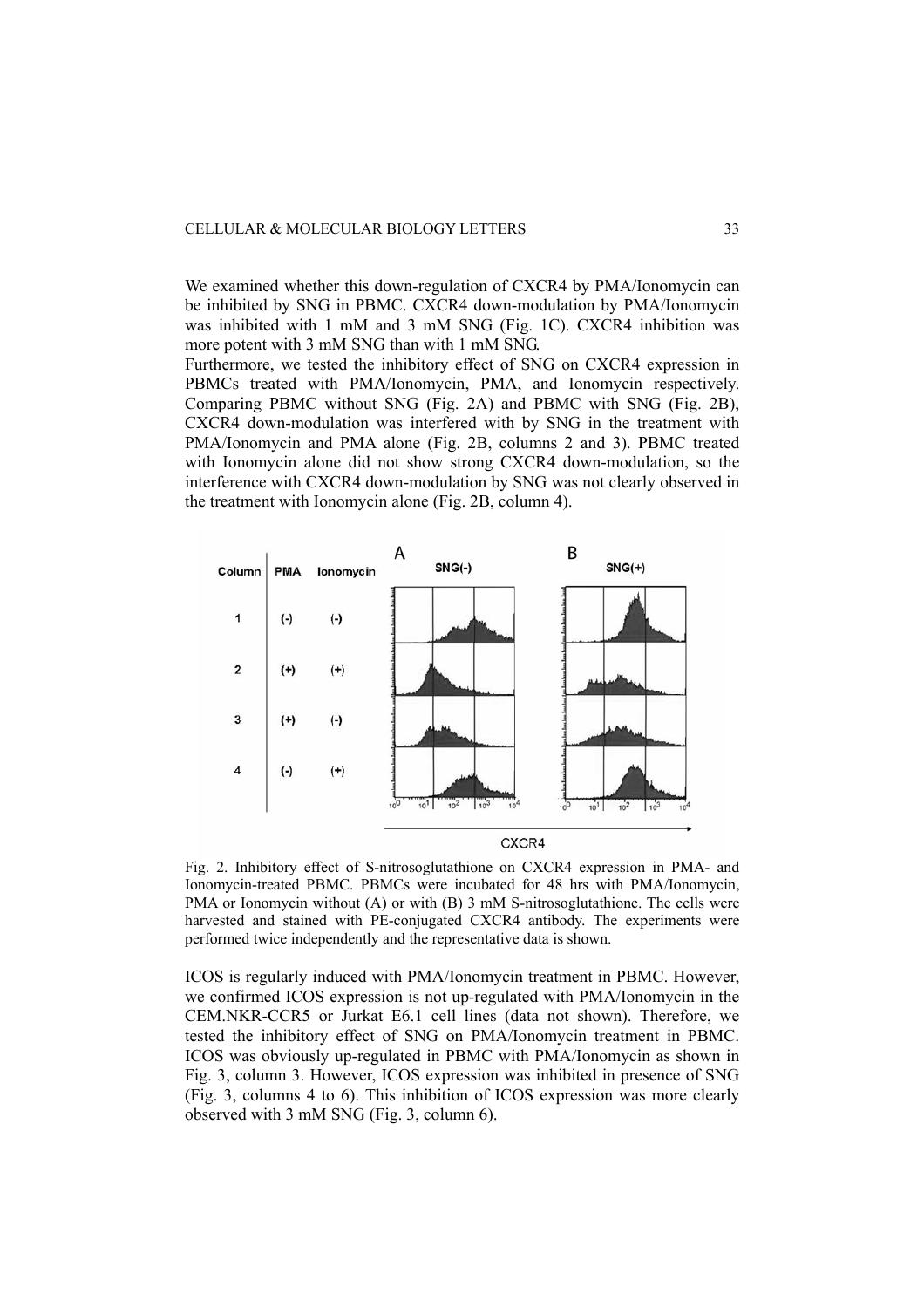We also tested SNG for modulation of the expression of CCR5, which is the coreceptor for macrophage tropic HIV-1. Interestingly, CCR5 expression was not modulated by PMA/Ionomycin stimulation of CEM.NKR-CCR5 cells, and SNG did not show any further significant change in CCR5 expression (data not shown). Even though CCR5 is involved in membrane protein trafficking [8], SNG did not display a significant effect on CCR5 expression for PMA/Ionomycin-treated cells in our experiment.



Fig. 3. Modulation of ICOS expression. PBMC were incubated with PMA/Ionomycin with 0.3, 1 or 3 mM S-nitrosoglutathione. Through the comparison of the Normal distribution curve fitted by Mean Fluorescence Intensity, the significance of SNG treatment was confirmed (data not shown). Experiments were performed independently more then three times and the representative data is shown.

V-ATPase plays an important role in intracellular membrane trafficking, protein processing, endocytosis and degradation, and coupled transport [1-3]. The V-ATPase of the CCP vesicle is inhibited by disulfide bond formation between two cysteine residues located at the catalytic site by SNG [3]. CXCR4 is one of the G-protein coupled receptors. Downstream of the protein kinase C signal pathway by PMA stimulation, G-protein coupled receptor kinases (GRKs) phosphorylate CXCR4. Then arrestin, which functions as an adaptor to AP-2 complex and Clathrin, binds to phosphorylated CXCR4. AP-2 complex, Clathrin and CXCR4 are involved in CCP vesicle formation and are internalized with the CCP pathway [5]. The lowering of pH by V-ATPase is essential for CCP vesicle formation and maintenance. Taken together, the interference function of SNG for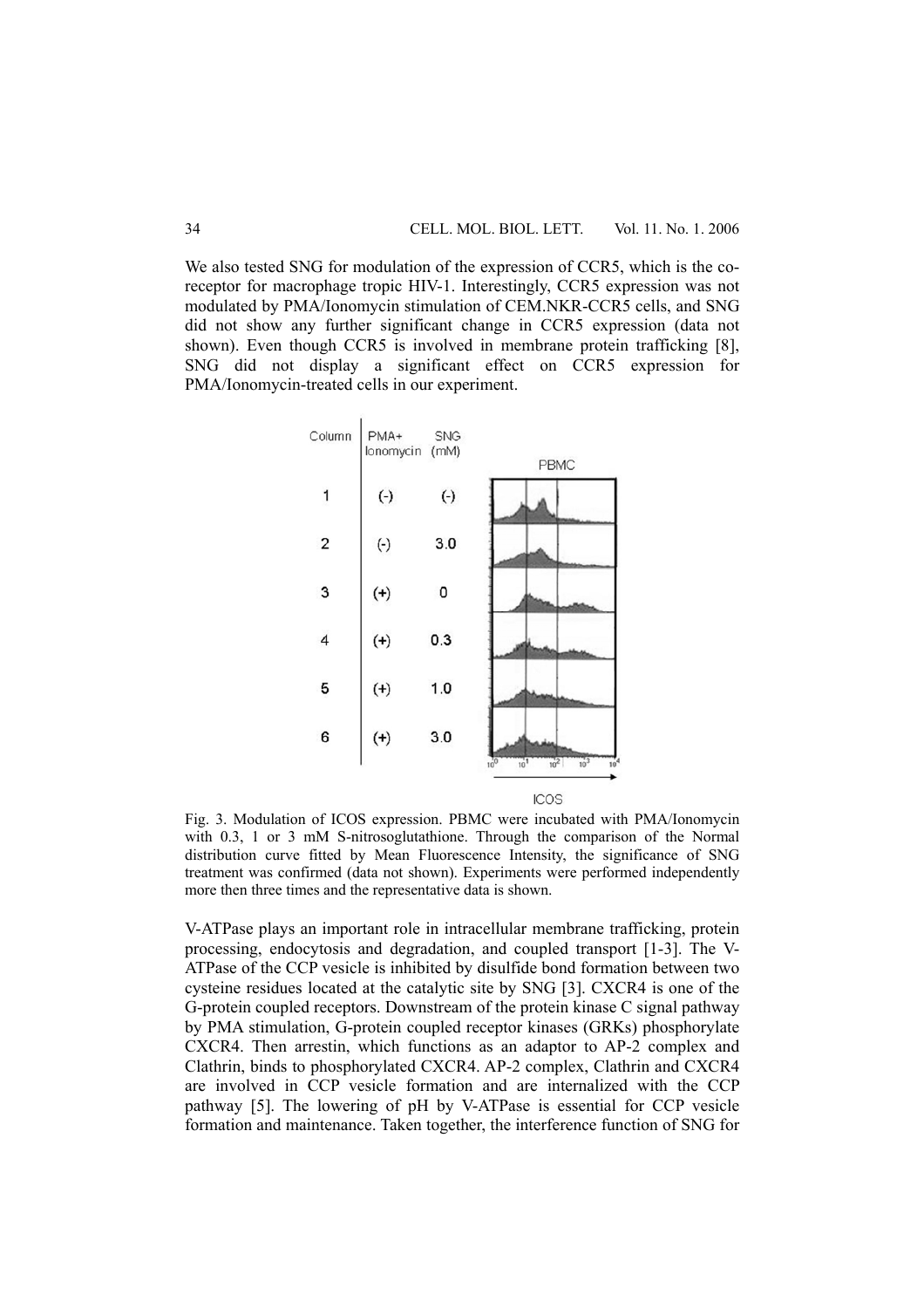CXCR4 internalization is considered to be through V-ATPase inhibition by disulfide bond formation at the catalytic site of V-ATPase in the CCP vesicle.

ICOS is induced in the activated lymphocytes. ICOS expression is induced in both biological stimulation of the T-cell receptor (TCR) and biochemical activation with PMA/PHA [6]. ICOS is synthesized, modified and transported to be expressed on the cell surface. In our experiment, ICOS expression was interfered with by SNG. On the other hand, ICOS is expressed very slightly on unstimulated lymphocytes. However, ICOS does not increase in SNG treatment without PMA/Ionomycin treatment (Fig. 3, column 2). ICOS expression will increase if SNG inhibits ICOS down-regulation without PMA/Ionomycin treatment. Thus, our observation of the down-regulation of ICOS with SNG is considered to be through the inhibition of V-ATPase function in the upregulation of ICOS.

In HIV-infected cells, V-ATPase has a binding site for HIV-1 Nef protein [9]. Nef also binds to the CD4 molecule in HIV-infected CD4+ T lymphocytes. The formation and involvement of the V-ATPase/Nef/CD4 complex in CCP is a critical step in CD4 down-regulation from the cell surface [10, 11]. Luo *et al.* showed that this CD4 down-modulation by HIV-1 Nef is inhibited by Ikarugamycin, an analogue of macrolides [12]. Ikarugamycin is an inhibitor of intracellular trafficking [13], thereby implying that CD4 down-modulation with HIV-1 Nef could also be blocked by a V-ATPase inhibitor, through the interference of pH control in the CCP. However, it has not been elucidated whether SNG is like Ikarugamycin in having an anti-Nef effect on CD4 expression.

Our results indicate that SNG plus PMA/Ionomycin treatment leads to high CXCR4 expression and low ICOS expression. When ICOS expression is downmodulated, the efficacy of co-stimulation by ICOS will be less and T-cell proliferation may be reduced. T-cell proliferation is low in HIV infection. Furthermore, as the CXCR4 tropic virus is dominant in the terminal stage of HIV/AIDS, the inhibition of PMA/Ionomycin-induced CXCR4 downmodulation by SNG is a good condition to monitor HIV infectivity. The influence of SNG in modulating the susceptibility of T cells to HIV and on their immune responses needs further investigation.

## **REFERENCES**

- 1. Anderson, R.G. and Orci, L. A view of acidic intracellular compartments. **J. Cell Biol.** 106 (1988) 539-543.
- 2. Feng, Y. and Forgac, M. A novel mechanism for regulation of vacuolar acidification. **J. Biol. Chem.** 267 (1992) 19769-19772.
- 3. Forgac, M. The vacuolar H+-ATPase of clathrin-coated vesicles is reversibly inhibited by S-nitrosoglutathione. **J. Biol. Chem.** 274 (1999) 1301-1305.
- 4. Feng, Y., Broder, C.C., Kennedy, P.E. and Berger, E.A. HIV-1 entry cofactor: functional cDNA cloning of a seven-transmembrane, G protein-coupled receptor. **Science** 272 (1996) 872-877.